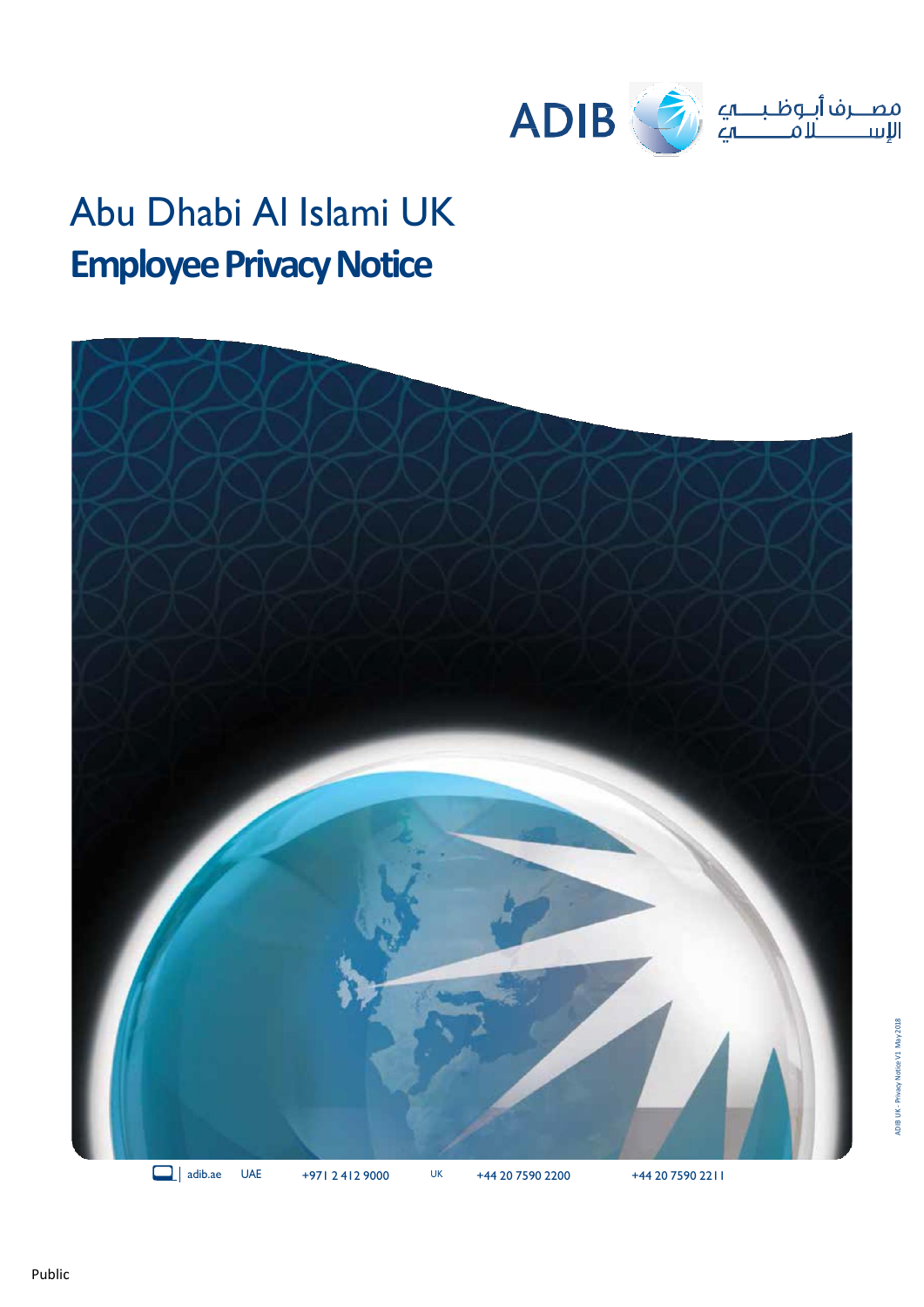# **Contents**

| 2. |  |
|----|--|
|    |  |
| 4. |  |
| 5. |  |
| 6. |  |
| 7. |  |
|    |  |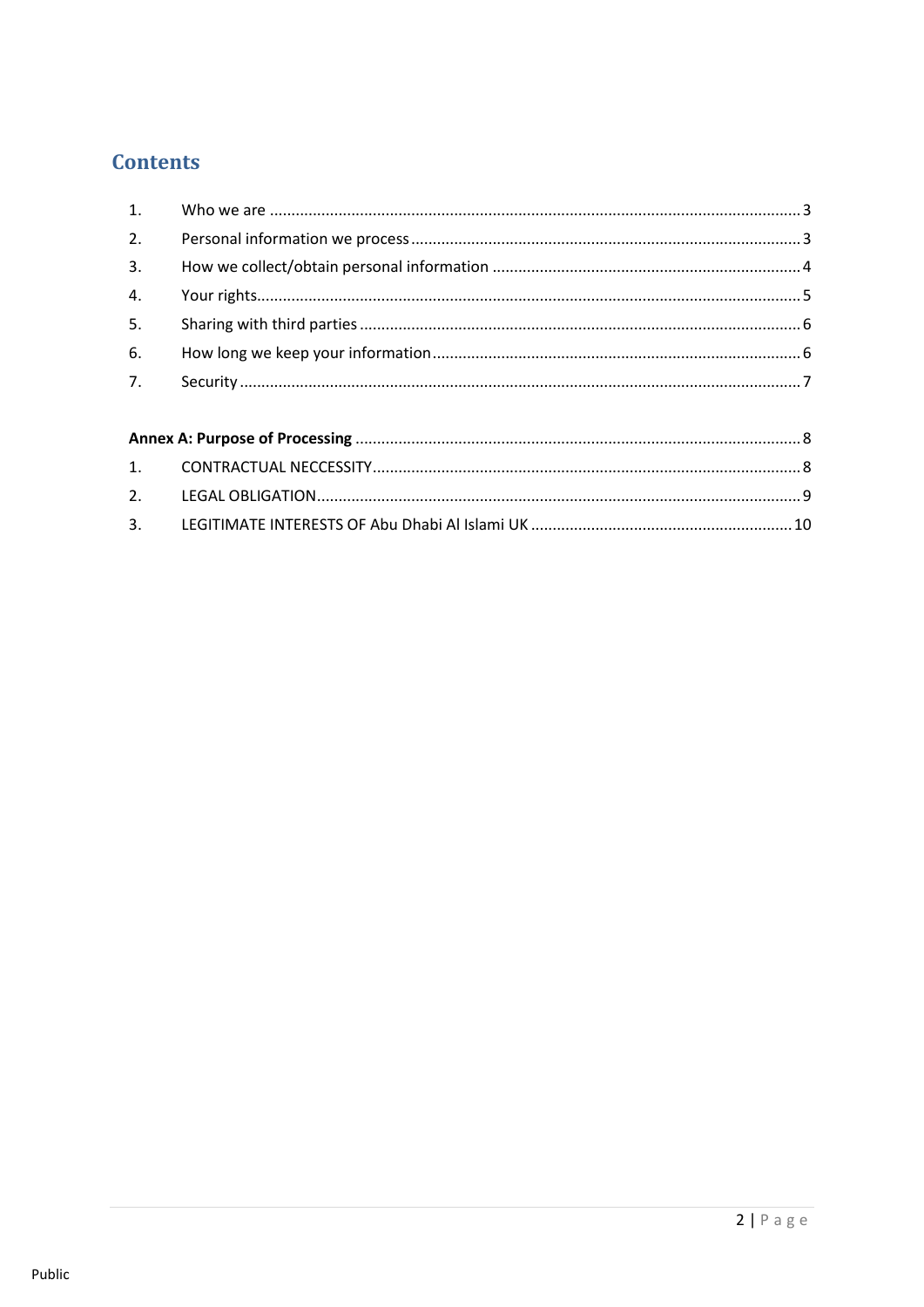Abu Dhabi Al Islami UK gathers and processes your personal information in accordance with this Privacy Notice and in compliance with the GDPR and UK data Protection law. 'Personal information' refers to information about a living individual who can be identified from that information (either by itself or when it is combined with other information).

The purpose of this Privacy Notice is to provide you with the necessary information regarding your rights and our obligations, and explains how, why and when we process your personal data.

We reserve the right to change this Privacy Notice. Any updates to this Privacy Notice will be communicated to you and published on the share drive.

#### <span id="page-2-0"></span>**1. Who we are**

- 1.1 This privacy notice ('Privacy Notice') applies to all personal information processing activities carried out by Abu Dhabi Al Islami UK ('the company' or 'we' or 'us' or 'our').
- 1.2 Abu Dhabi Al Islami UK is registered in England and Wales under company number \_\_\_\_\_\_\_\_\_\_\_\_\_\_\_\_\_\_\_\_\_\_.
- 1.3 Abu Dhabi Al Islami UK is registered on the Information Commissioner's Office Register under registration number **Latitude 2018**
- 1.4 Abu Dhabi Al Islami UK is a data controller in respect of personal information that we process in connection with our business (including the products and services that we provide).
- 1.5 Our registered office and main place of business is One Hyde Park, 100 Knightsbridge, London SW1X 7L J.
- 1.6 Abu Dhabi Al Islami UK is a branch of the Abu Dhabi Islamic Bank PJSC (UAE).

# <span id="page-2-1"></span>**2. Personal information we process**

- 2.1 We collect and process various categories of personal information at the commencement of, and for the duration of, your employment with us. We will only collect and process personal information which is necessary to achieve one or more legitimate purposes as identified in Annex A of this Privacy Notice.
- 2.2 You are not obligated to provide your personal information to Abu Dhabi Al Islami UK, however, as this information is required for legal and regulatory employment obligations the company has, we will not be able to offer and/or continue your employment without it.
- 2.3 Personal information we collect and process may include:
	- a. Basic personal information, and where necessary proof of, your name, maiden name, mother's maiden name, gender, current and previous address (covering a 5 year period), place and date of birth, contact details, passport number, nationality and driving license number;
	- b. Information about your family and lifestyle/social circumstances such as your marital status and your dependents;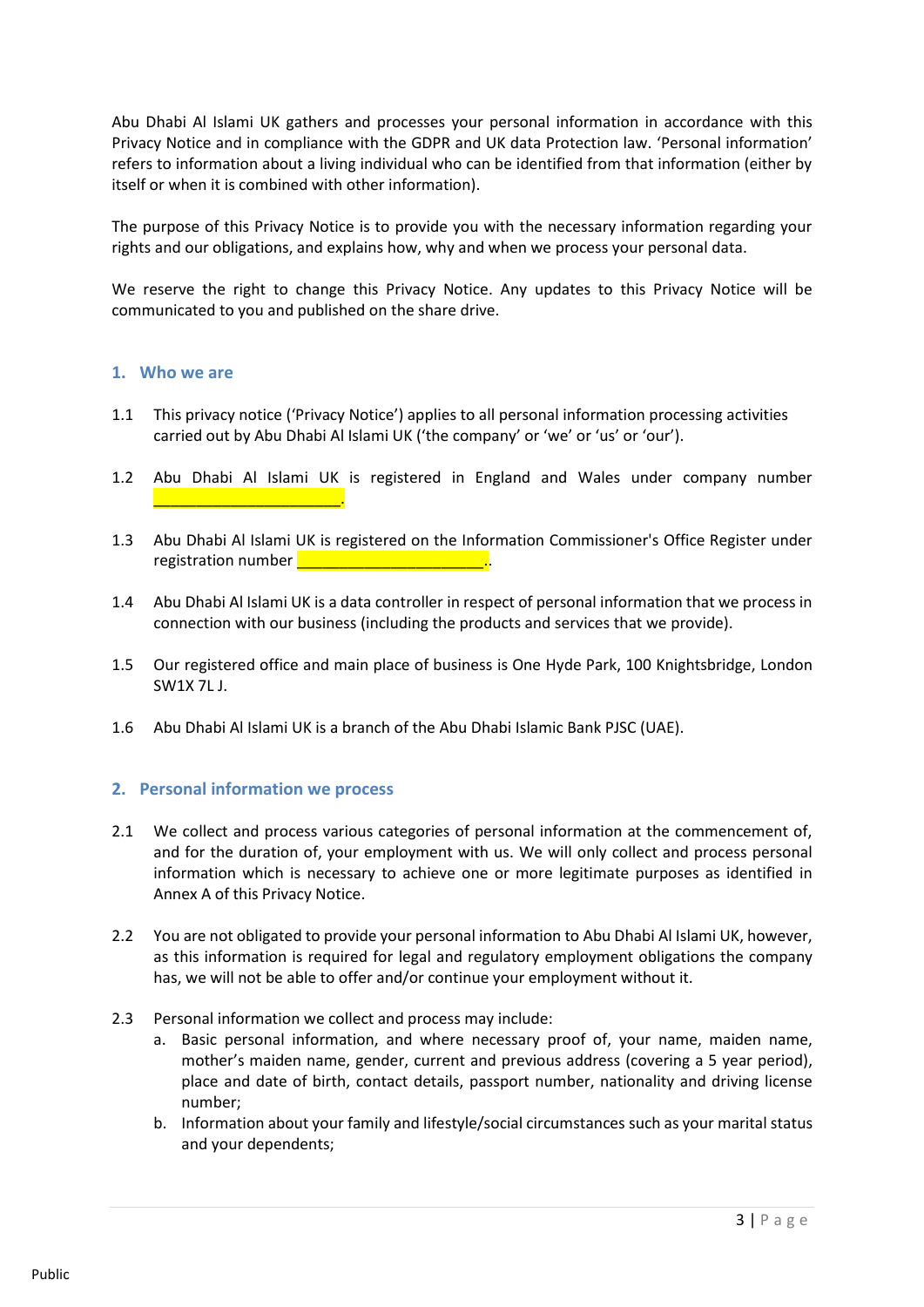- c. Information, and where necessary proof of, about your education and employment, including details of previous salary and package, P45 from previous employer and reference contact details (covering a 5 year period);
- d. Financial information, including your tax identification number and bank account details;
- e. Sickness records, Medical Certificates/Maternity form MATB1;
- f. Next of kin/emergency contact including their name, contact number and address;
- g. Beneficiaries for life assurance policy including their name, address, relationship; and
- h. Visual images and personal appearance including copies of passports and other photographic identification documents and CCTV images.
- 2.4 We will only process special categories of information for specific and limited purposes, such as detecting and preventing financial crime, where we are lawfully permitted to do so, and in accordance with Annex A.
- 2.5 Special categories of information which we may process may include information about your:
	- a. racial or ethnic origin,
	- b. religious or philosophical beliefs; and
	- c. biometric information, relating to the physical, physiological or behavioural characteristics of a person, including, for example, using voice recognition or similar technologies to help us prevent fraud and money laundering.
- 2.6 Where lawfully permitted, we may process information about criminal convictions or offences and alleged offences for limited and specific activities and purposes including conducting investigations to detect and prevent criminal activities and to comply with laws relating to money laundering, terrorist financing, international sanctions, fraud and bribery and corruption. Our investigations may involve gathering intelligence on suspected financial crimes, fraud and threats and sharing data with regulatory and law enforcement bodies.
- 2.7 In the event that we change the way we process your personal information, and where we reasonably believe that you would not reasonable forsee/expect such a change, we will provide you with 30 days advance written notice.

# <span id="page-3-0"></span>**3. How we collect/obtain personal information**

- 3.1 Your personal information is made up of all the personal and financial information we collect and hold about you.
- 3.2 We may collect obtain personal information as follows:
	- a. Information provided by you when you join the company and throughout your employment with us;
	- b. Information that we collate from publicly available sources, company registers, media, online search engines and electoral registers; and
	- c. Information that we receive from third parties such as the ADIB Group and third parties who provide services to you or us, credit reference, crime and fraud prevention (for e.g. CIFAs and World Check) and other government agencies.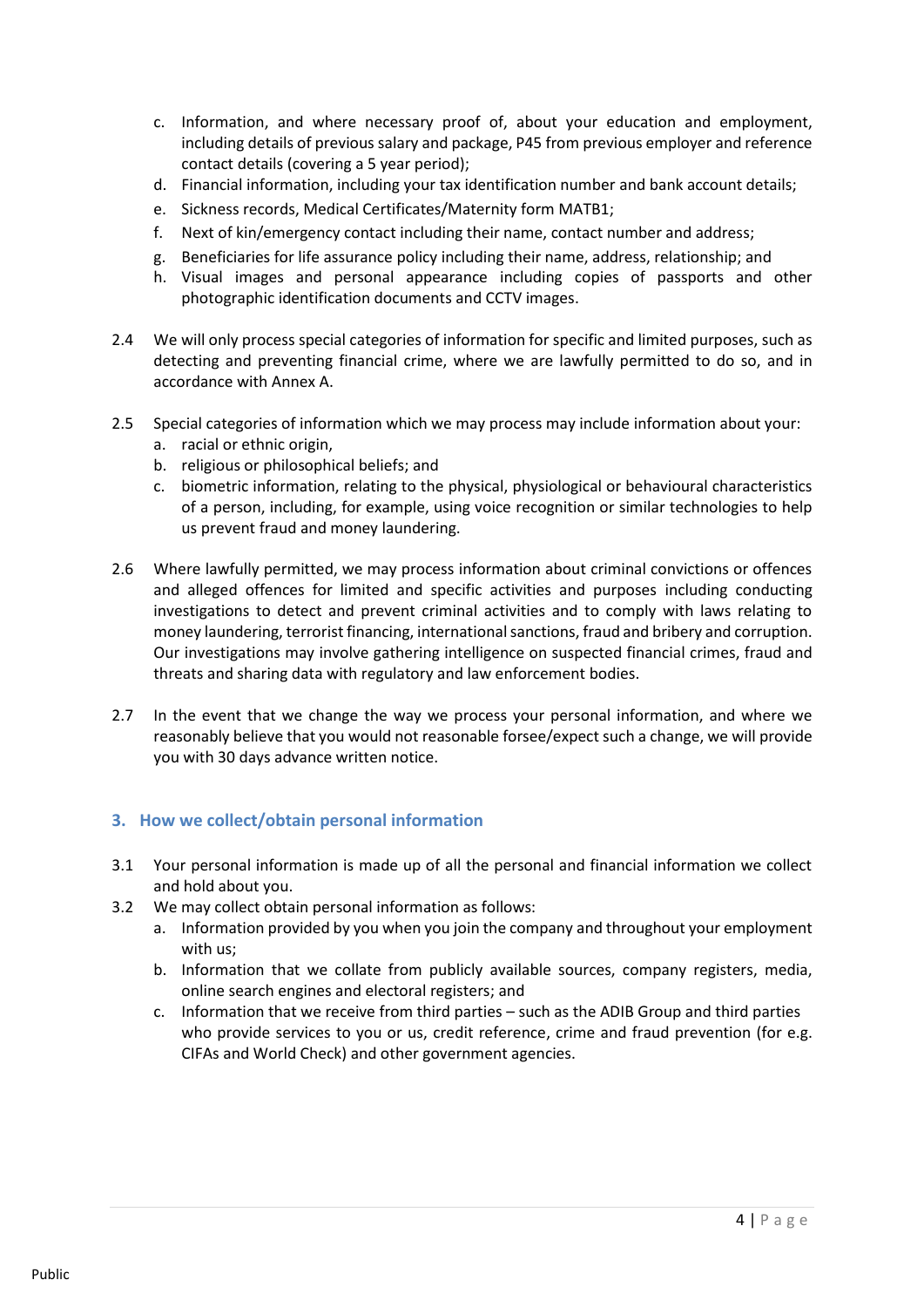# <span id="page-4-0"></span>**4. Your rights**

- 4.1 We have set out your rights in relation to the personal information we process about you in the table below to ensure that you are fully aware of your rights and the circumstances in which they apply.
- 4.2 If you wish to exercise any of these rights, have queries about how we use your personal information or if you wish to make a complaint, please contact us at  $\frac{1}{\sqrt{1-\frac{1}{\sqrt{1-\frac{1}{\sqrt{1-\frac{1}{\sqrt{1-\frac{1}{\sqrt{1-\frac{1}{\sqrt{1-\frac{1}{\sqrt{1-\frac{1}{\sqrt{1-\frac{1}{\sqrt{1-\frac{1}{\sqrt{1-\frac{1}{\sqrt{1-\frac{1}{\sqrt{1-\frac{1}{\sqrt{1-\frac{1}{\sqrt{1-\frac{1}{\sqrt{1-\frac{1}{\sqrt{1-\frac{1}{\sqrt$
- 4.3 If we receive a request from you to exercise any of the above rights, we may ask you to verify your identity before acting on the request; this is to ensure that your data is protected and kept secure.

<span id="page-4-1"></span>

| <b>RIGHTS</b>           | <b>DETAILS</b>                                                                                                                                                                                                                                                                                                                                                                                                                                                       |
|-------------------------|----------------------------------------------------------------------------------------------------------------------------------------------------------------------------------------------------------------------------------------------------------------------------------------------------------------------------------------------------------------------------------------------------------------------------------------------------------------------|
| <b>Access</b>           | The right to access personal information we hold about you<br>٠<br>For details on how to submit a request, please refer to our 'Making a<br>$\blacksquare$<br>Subject Access Request' document on our website                                                                                                                                                                                                                                                        |
| <b>Portability</b>      | The right to request personal information, which you provided to us,<br>$\blacksquare$<br>in a portable format and to request that we send it directly to a third<br>party, if technically feasible.                                                                                                                                                                                                                                                                 |
| <b>Restriction</b>      | The right to request us to restrict the processing of your personal<br>٠<br>information if you believe that any of the information that we hold<br>about you is inaccurate or we no longer need to process your<br>information for the purposes for which it was provided, but you<br>require the information to establish, exercise or defend legal claims or<br>we are not using your information in a lawful manners.                                             |
| <b>Rectification</b>    | The right to request that we restrict processing and rectify inaccurate<br>٠<br>and/or incomplete personal information                                                                                                                                                                                                                                                                                                                                               |
| <b>Erasure</b>          | The right to request that we erase your personal information if you<br>$\blacksquare$<br>believe that we no longer need to process your information for the<br>purposes for which it was provided or we have requested your<br>permission to process your personal information and you wish to<br>withdraw your consent or we are not using your information in a<br>lawful manner.                                                                                  |
| Objection               | The right to object to processing of your personal information for the<br>٠<br>purposes described in Annex A.3, unless we can demonstrate<br>compelling and legitimate grounds for processing.                                                                                                                                                                                                                                                                       |
| <b>Withdraw consent</b> | Where we rely on your consent to process your personal information,<br>$\blacksquare$<br>you have a right to withdraw your consent at any time without<br>suffering any detriment.                                                                                                                                                                                                                                                                                   |
| Complain                | The right to make a complaint about how we have processed your<br>$\blacksquare$<br>personal information<br>Complaints should be submitted to the company at:<br>٠<br>and we will aim to promptly investigate and resolve the matter.<br>You also have the right to lodge a complaint directly with the<br>٠<br>Supervisory Authority by post at Information Commissioner's Office,<br>Wycliffe House, Water Lane, Wilmslow SK9 5AF or by phone on 0303<br>123 1113. |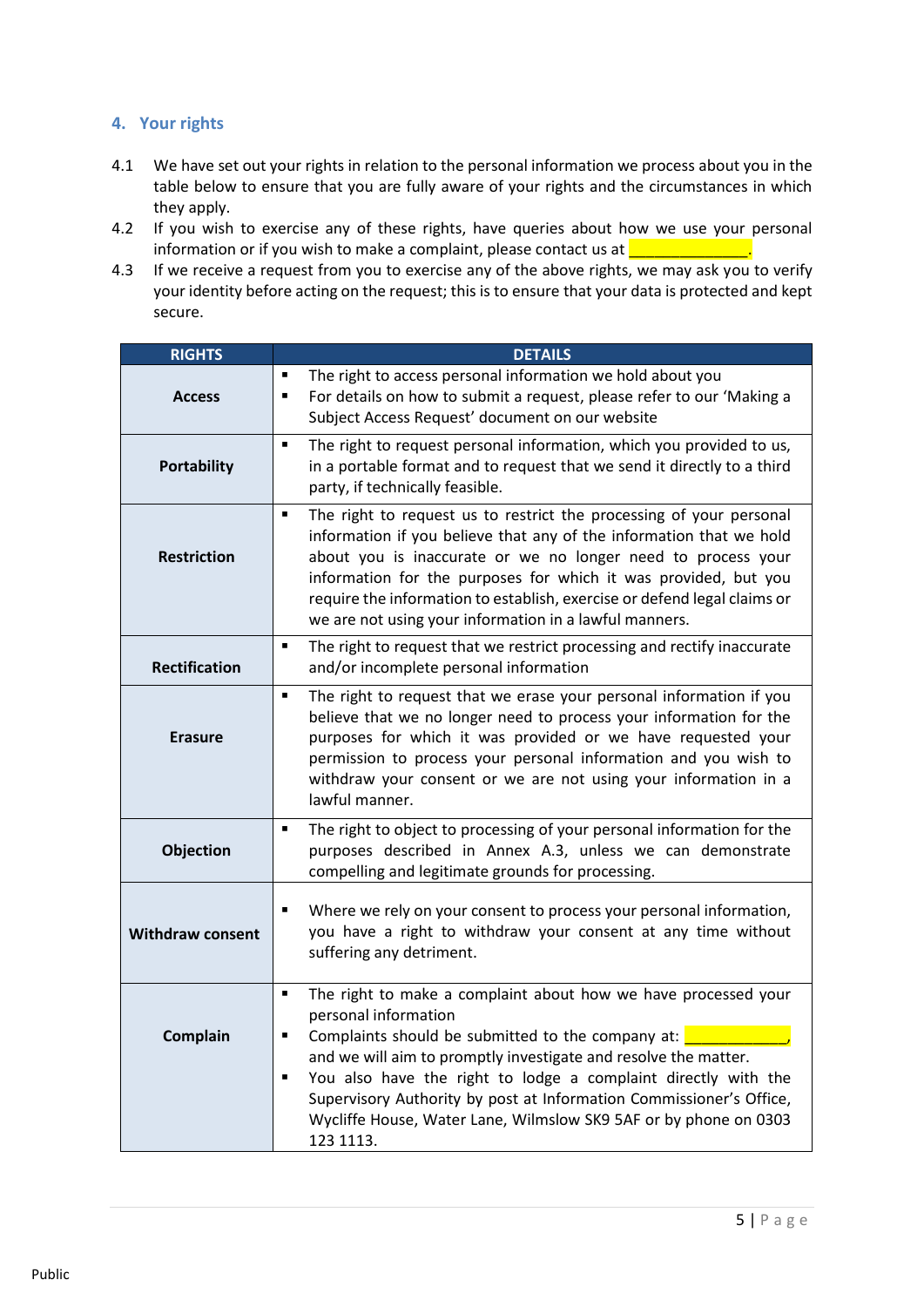# **5. Sharing with third parties**

- 5.1 We will limit the amount and nature of information we share, with whom we share it and when we share it to that which is strictly necessary.
- 5.2 We will only share your information with third parties in the UK who comply fully with the GDPR and UK data protection laws.
- 5.3 We will only share data with third parties outside the EEA, where we have entered into a contract (which includes terms approved by the European Commission) to ensure that the third party protects your personal information in accordance with applicable laws and in the same way we would.
- 5.4 Your personal information is stored on servers which are hosted at Abu Dhabi Islamic Bank PJSC (UAE). This information is transferred on the basis that we have entered into a contract (which includes terms approved by the European Commission) to ensure that Abu Dhabi Islamic Bank PJSC (UAE) protects your personal information in accordance with applicable laws and in the same way we would. A copy of the relevant data protection clauses can be obtained by emailing [the](mailto:UKDataProtection@adib.com) company at
- 5.5 Your information may also be shared with and processed by the following third parties, who may be based inside or outside of the EEA:
	- Our parent, ADIB UAE (which is based outside the EEA), for the necessary implementation of employment arrangements;
	- Our third-party payroll provider, for the purposes of processing our monthly payroll and any statutory pay employees are entitled to.
	- Third-party referencing agents for the purposes of carrying out pre-employment and ongoing screening, including criminal records and credit checks; and;
	- Third-party providers of employee benefits, including pension and healthcare benefits.
- 5.6 For specific details on what personal information is/has been shared with third-parties, please contact us at **a contact** with  $\frac{1}{2}$
- 5.7 We will not share your information with any other party except:
	- a. where we have your explicit consent;
	- b. where we required to do so by law and/or regulations. In these circumstances the information may be shared with regulators, law enforcement agencies, judicial bodies, government entities, tax authorities or regulatory bodies around the world;
	- c. with agents and sub-contractors acting on our behalf, such as consultancies and external auditors;
	- d. with criminal and fraud prevention agencies;
	- e. where permitted by law, it is necessary for our legitimate interests or those of a third party, and it is not inconsistent with the purposes listed above.

#### <span id="page-5-0"></span>**6. How long we keep your information**

6.1 Through the course of our relationship, we create physical and electronic records that contain your information, such as performance records. The purpose of creating, and managing, records is to enable us to perform and assess contractual obligations and to comply with legal and regulatory requirements.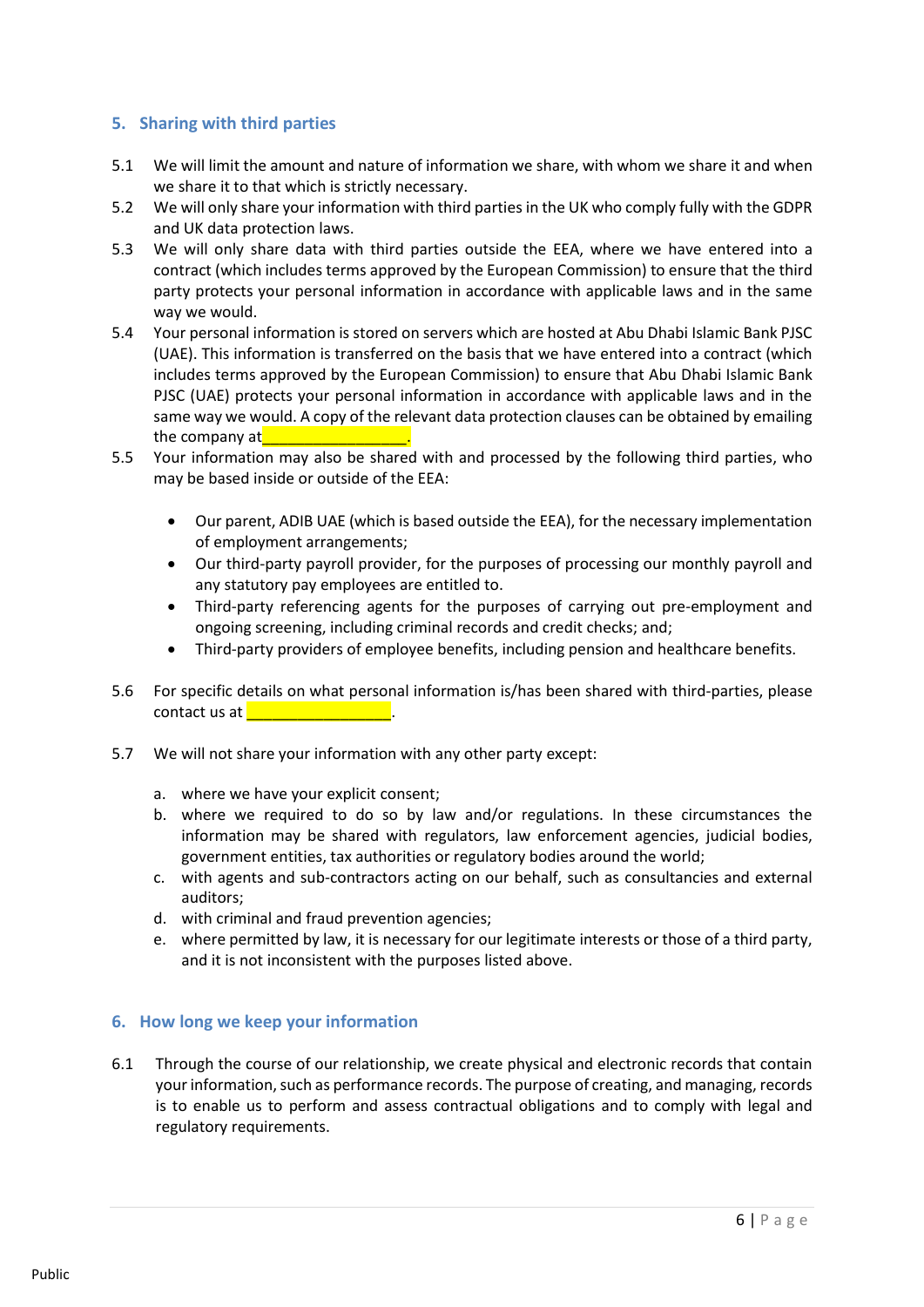- 6.2 We only ever retain personal information for as long as is necessary and we have strict review and retention processes in place to meet these obligations.
- 6.3 We determine record retention periods based on the type of record, the nature of the activity, the purpose for which it was collected/created and the applicable legal and/or regulatory requirements.
- 6.4 We normally keep employee records for a minimum of 6 years from the date your relationship with us ends. Some records are kept for shorter periods, for example 90 days for CCTV records and some for longer periods such as details parental leave taken which will be kept up to when the child concerned reaches 18 years of age. Retention periods may be changed from time to time based on business or legal and regulatory requirements. Pension details and any information relating to the senior management team is kept indefinitely for legal purposes.
- 6.5 In some circumstances, we may retain your information for longer periods, for example due to an investigation and/or order for regulatory and law enforcement agencies.

# <span id="page-6-0"></span>**7. Security**

7.1 We take your privacy seriously and are committed to taking every reasonable measure and precaution to protect and secure your information. We work hard to protect your information from unauthorised access, alteration, disclosure or destruction and have several layers of security measures in place, including encryptions, firewalls, restricted access/clearance levels, training, policies & procedures, regular password changes and anti-virus/malware.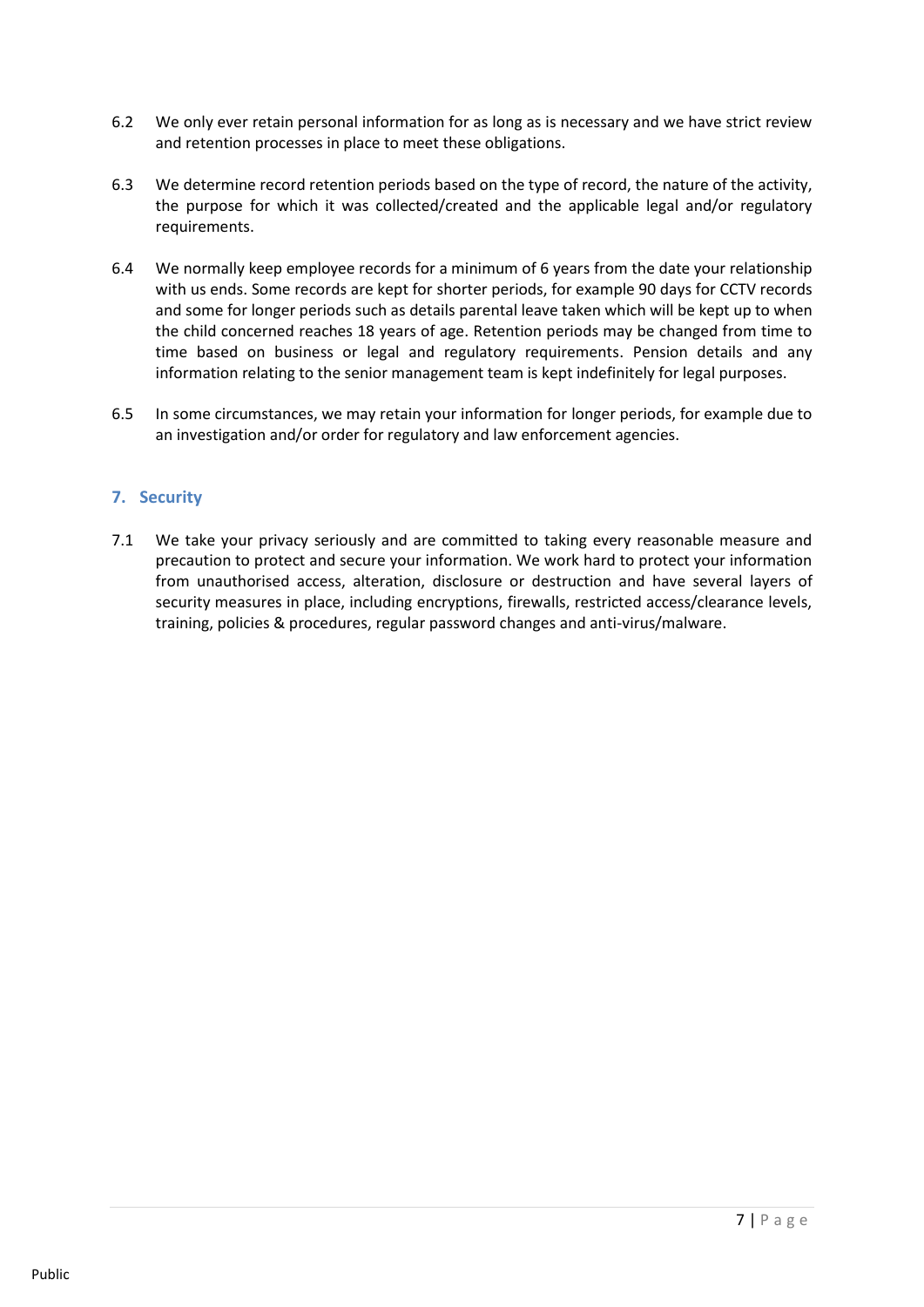# <span id="page-7-0"></span>**Annex A: Purpose of Processing**

Abu Dhabi Al Islami UK takes your privacy very seriously and will only use and share your information where it is necessary for us to carry out our lawful business activities.

We process your personal information on 3 lawful bases:

- 1. Contractual Necessity
- 2. Legal Obligation
- 3. Legitimate Interests

Please see below for details of how your personal information may be processed.

#### **1. CONTRACTUAL NECCESSITY**

<span id="page-7-1"></span>We may process your information where it is necessary to enter into an employment contract with you and to perform our obligations under that contract.

This may include processing to:

- a. Assess and process job applications;
- b. Assess suitability for roles;
- c. Assess performance;
- d. Conduct pre-employment and ongoing screening including DBS checks and credit checks;
- e. Conduct reference checks;
- f. Maintain attendance and absence records;
- g. To submit controlled person applications to the regulators;
- h. Make job related payments to you and pay relevant taxes to the HMRC;
- i. Communicate with you.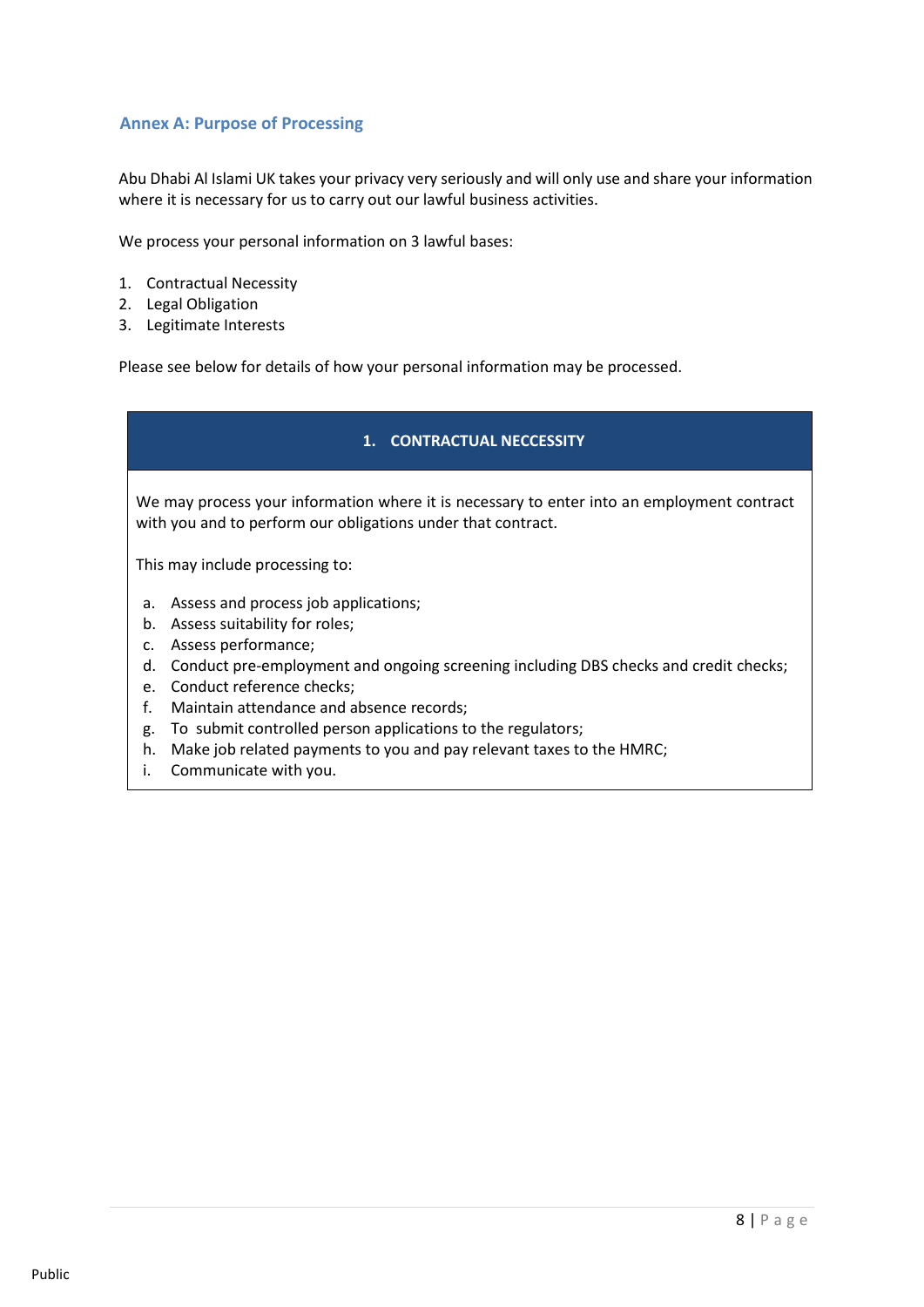# **2. LEGAL OBLIGATION**

<span id="page-8-0"></span>We are legally required to collect and process certain personal information about you both at the beginning and throughout the duration of your relationship with us.

This may include processing to:

- a. Confirm and verify your identity;
- b. Perform checks for the purpose of detecting and preventing crime and to comply with laws relating to financial crime including money laundering, international sanctions, terrorist financing, fraud and bribery and corruption. This may involve processing information about criminal convictions and offences, investigating suspected financial crimes, fraud and threats and sharing data with law enforcement and regulatory bodies. This may involve sharing your information with Abu Dhabi Islamic Bank PJSC (UAE) – please refer to section 5 of this Privacy Notice for details of how we protect your personal information when we transfer data to Abu Dhabi Islamic Bank PJSC (UAE);
- c. Communicate with you in relation to updates to employment terms and conditions;
- d. Conduct investigations, for e.g. conduct breaches and breaches of our internal policies;
- e. Deal with grievances raises by or against you;
- f. Deal with disciplinary actions;
- g. Address litigation and regulatory investigations and other regulatory matters;
- h. Share information with government registries, regulators, law enforcement, tax authorities and other government and fraud prevention agencies. This includes reporting suspicious activity and responding to production and court orders;
- i. Publish financial reports, where legally required;
- j. Analyse data for the purposes of addressing issues and improving data quality;
- k. Provide assurance to law enforcement and regulatory bodies that we have implemented effective risk management and mitigation controls in relation to the risks we are exposed to;
- l. Address incidents/emergencies on the our premises; and
- m. Coordinate responses to disruptive incidents to ensure that we can continue to operate.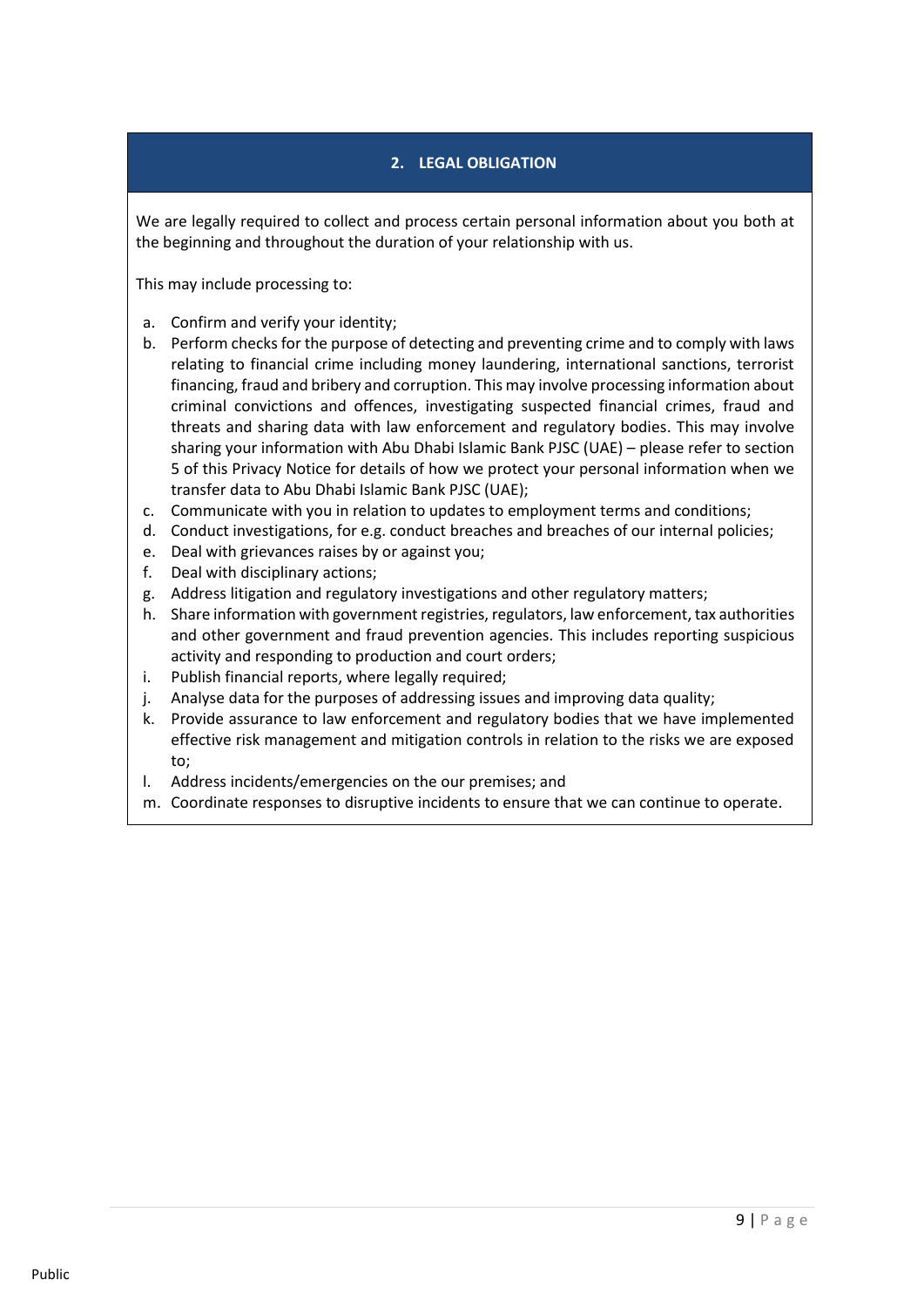### **3. LEGITIMATE INTERESTS OF Abu Dhabi Al Islami UK**

<span id="page-9-0"></span>We may process your information where it is in our legitimate interests do so and without prejudicing your interests or fundamental rights and freedoms. It is within our legitimate interests to ensure that our processes and systems operate effectively and that we can continue operating as a business. We may process your information in the day-to-day running of our business, to manage our business and financial affairs and to protect our customers, employees and property.

This may include processing your information to:

- a. monitor, maintain and enhance internal business processes, communications solutions and services and information and data, technology;
- b. ensure network and information security, prevent and detect criminal activity and protect employee and customer personal information. This may include monitoring access to our information technology, telecommunications systems and websites,
- c. respond to information technology and business incidents and emergencies;
- d. ensure business continuity and disaster recovery;
- e. Report and provide assurance on our risk management to internal committees and management and regulatory and supervisory authorities;
- f. conduct general, financial and regulatory accounting and reporting;
- g. assess the quality of our customer services
- h. provide and arrange staff training;
- i. make travel arrangements;
- j. premises management and monitoring for the purpose of the detection and prevention of criminal activity, prosecution of offenders, identifying accidents/incidents and emergency situations; and
- k. protect our legal rights and interests.